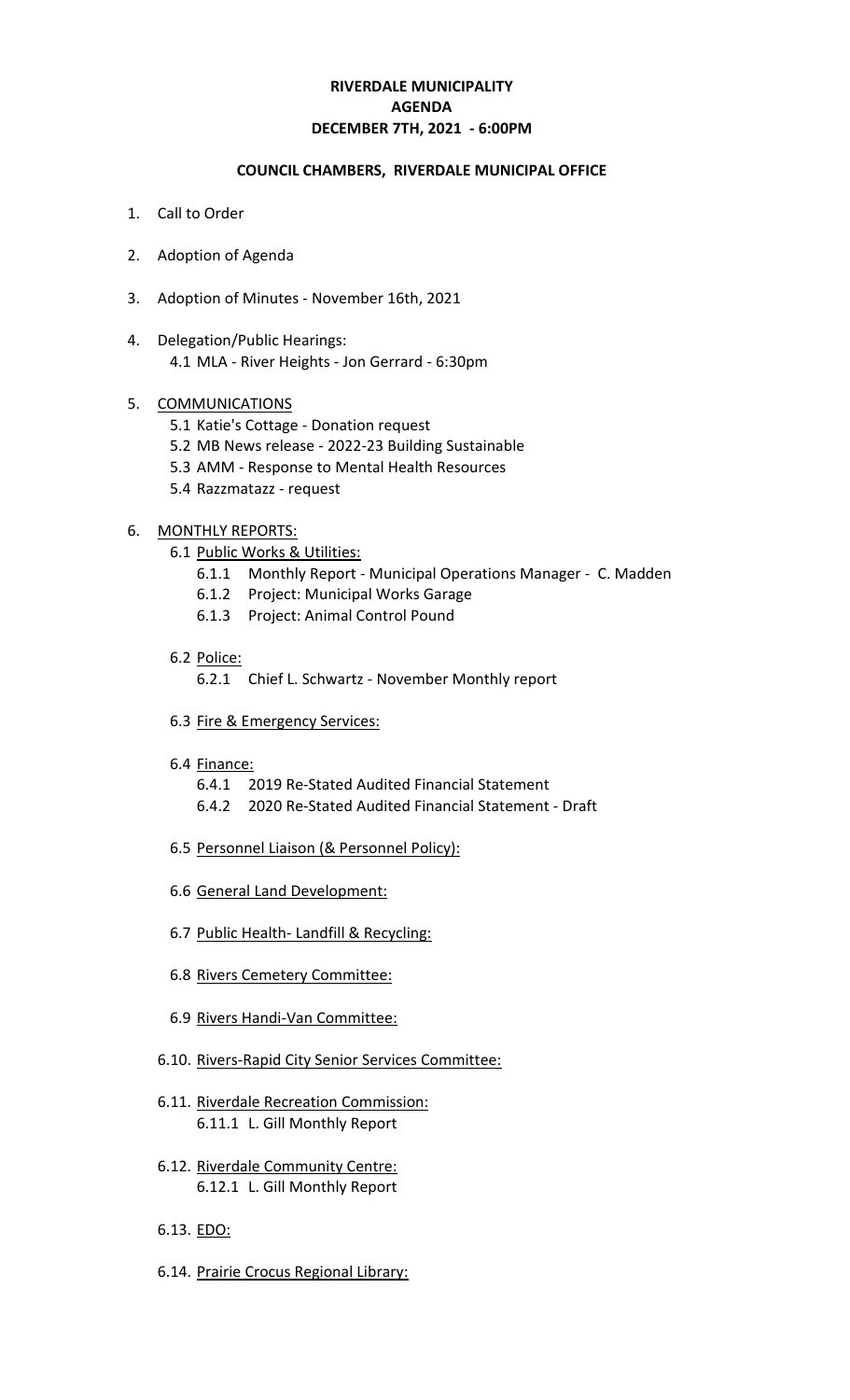6.15. EMO:

6.15.1 RM of Elton - Memorandum of Understanding (MOU)

- 6.16. Riverdale Planning District:
- 6.17. Riverdale CDC: 6.17.1 Interpretive Centre (Rivers Train Station Restoration Committee)
- 6.18. Rolling Dale Board:
- 6.19. Midwest Weed District:
- 6.20. Assiniboine West Watershed District 6.21.1 Oak River / Lower Little Saskatchewan River
- 6.21. Central Assiniboine Watershed District 6.22.1 Epinette/Willow Subdistrict
- 7. UNFINISHED BUSINESS: 7.1 MWM Environmental - Contract Extension
- 8. NEW BUSINESS:
	- 8.1 2021/2022 MI Snow Agreement
	- 8.2 Tax Sale Designation
	- 8.3 Holiday Hours
	- 8.4 Public Reserve Plan 1315 BLTO Chimo

#### 9. CONSIDERATION OF BY-LAWS:

- 9.1 Organizational By-Law No. 2021-07 2nd & 3rd reading 9.2 Procedural By-Law No. 2021-08 - 2nd & 3rd reading
- 10. COUNCILLOR'S REMARKS & SUGGESTIONS:
- 11. MAYOR'S REMARKS & SUGGESTIONS:
- 12. CHIEF ADMINISTRATIVE OFFICER'S REPORT:
- 13. ADJOURNMENT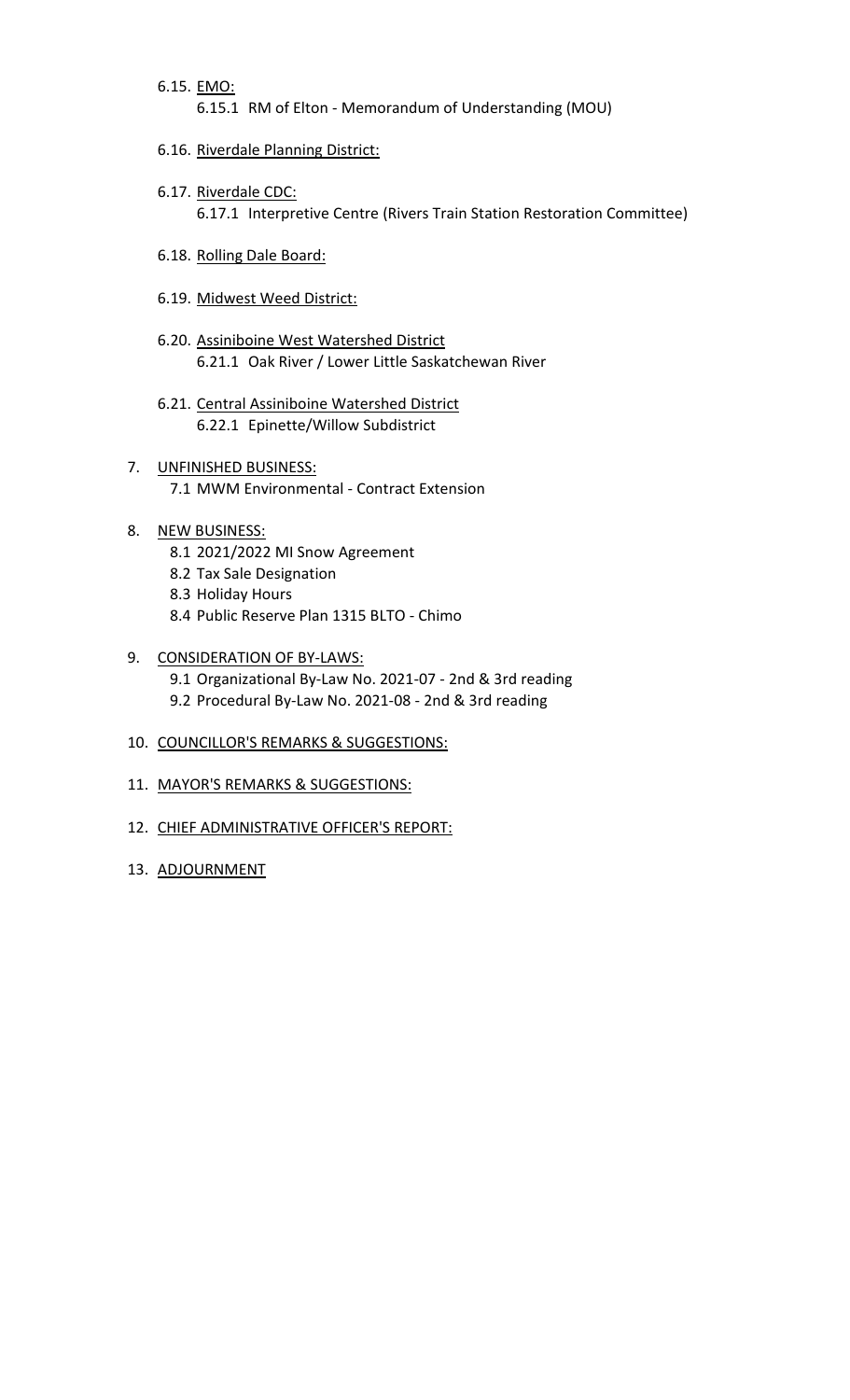# **RIVERDALE MUNICIPALITY**

The minutes of the regular meeting of Council for Riverdale Municipality held in the Council Chambers on the 7<sup>th</sup> day of December 2021.

Deputy Mayor Ian Dyer called the meeting to order at 6:00 p.m. with the following members of Council in attendance:

Councillor Alastair McFadden Councillor David Creighton Councillor Ken Tait Councillor Everett Smith Councillor Dave Falkevitch

Regrets Mayor Todd Gill

Chief Administrative Officer Kat Bridgeman recorded the minutes.

No. 231-21 FALKEVITCH-TAIT Be It Resolved that the regular meeting agenda dated December 7<sup>th</sup>, 2021 be adopted as presented;

Be It Further Resolved that the agenda form part of the minutes.

CARRIED

No. 232-21 TAIT-CREIGHTON Be It Resolved that the minutes of November 16<sup>th</sup>, 2021 be adopted as circulated.

### CARRIED

## 4. **DELEGATION:**

4.1 MLA – River Heights – Jon Gerrard/Jocelyn Beever – 6:30pm Presentation on the Wildlife Corridor along the Little Saskatchewan River.

### **5. COMMUNICATIONS:**

- 5.1 Katie's Cottage Donation request
- 5.2 MB News Release 2022-23 Building Sustainable
- 5.3 AMM response to Mental Health resources
- 5.4 Razzmatazz Dance Club request

# **6. MONTHLY REPORTS:**

# **6.1 Public Works & Utilities**

6.1.1 Monthly Report – Municipal Operations Manager – Reviewed & Filed

- **6.2 Police**
	- 6.2.1 Chief L. Schwartz November Monthly Report Reviewed & Filed

### **6.3 Fire & Emergency Services**

### **6.4 Finance**

6.4.1 2019 Re-Stated Audited Financial Statement

### No. 233-21 FALKEVITCH-MCFADDEN

Be It Resolved that Council for Riverdale Municipality approve the restated copy of the 2019 Financial Statement.

And Further that Mayor Gill and Councillor Dyer sign on behalf of Riverdale Municipality, the approval documents and representation letter;

And Further Be It Resolved that Chief Administrative Officer Kat Bridgeman be authorized to sign the Statement of Responsibility.

### CARRIED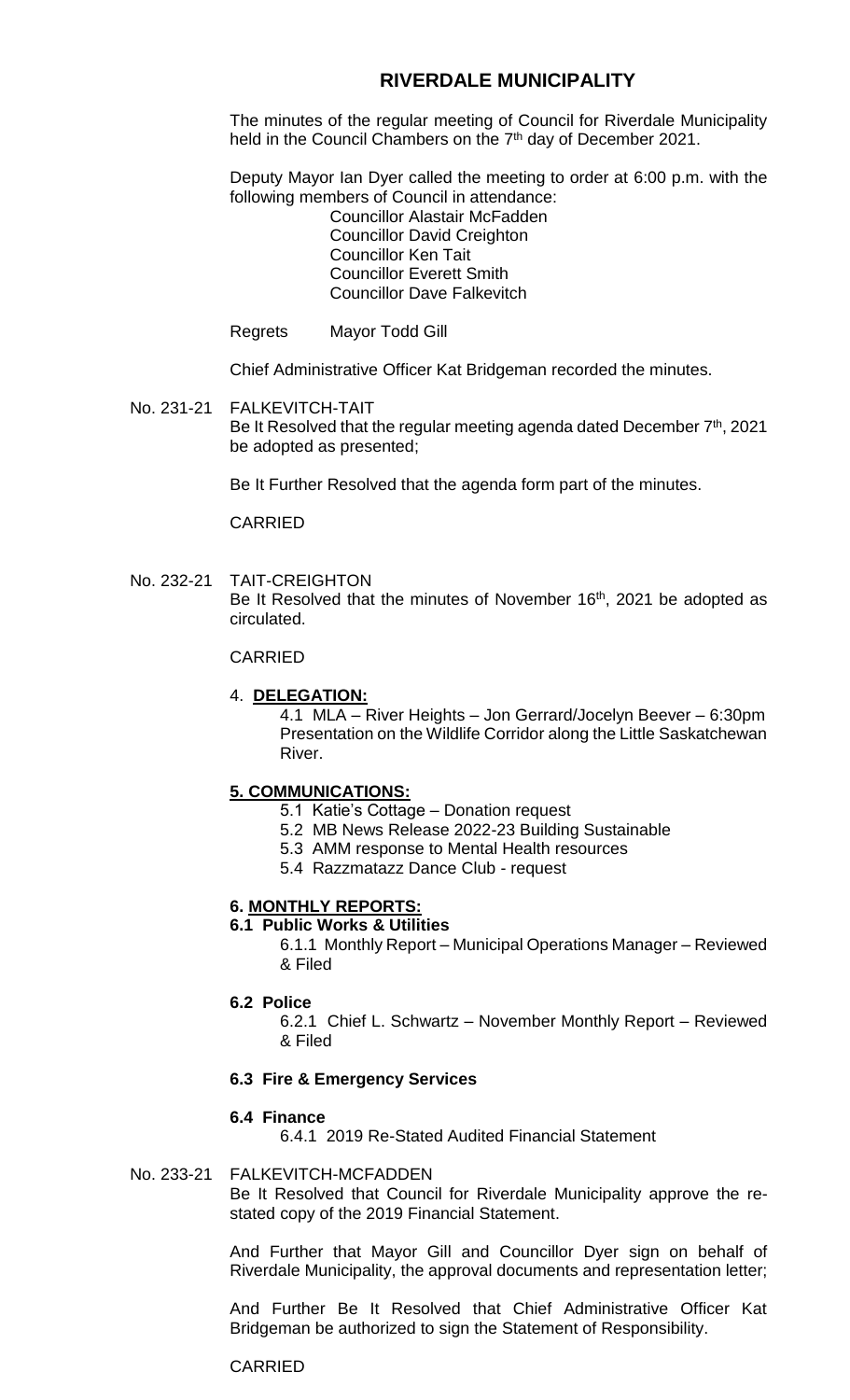#### No. 234-21 SMITH-TAIT

Be It Resolved that Council for Riverdale Municipality approve the restated copy of the 2020 Financial Statement.

And Further that Mayor Gill and Councillor Dyer sign on behalf of Riverdale Municipality, the approval documents and representation letter;

And Further Be It Resolved that Chief Administrative Officer Kat Bridgeman be authorized to sign the Statement of Responsibility.

#### CARRIED

- **6.5 Personnel Liaison**
- **6.6 General Land Development**
- **6.7 Public Health – Landfill & Recycling**
- **6.8 Rivers Cemetery Committee**
- **6.9 Rivers Handi-Van**

### **6.10 Riverdale Senior Services Committee**

- **6.11 Riverdale Recreation Commission** 6.11.1 L. Gill Report reviewed and filed
- **6.12 Riverdale Community Centre** 6.12.1 L. Gill Report reviewed and filed

#### **6.13 EDO**

**6.14 Prairie Crocus Regional Library**

#### **6.15 EMO**

6.15.1 MOU – RM of Elton

### No. 235-21 CREIGHTON-FALKEVITCH Be It Resolved That Council approve the Mutual Aid Memorandum of Understanding for Emergency Services between Riverdale Municipality & the Rural Municipality of Elton.

#### CARRIED

#### **6.16 Riverdale Planning District**

#### **6.17 Riverdale CDC**

6.17.1 Interpretive Centre Request for support from Rivers Trains Station Committee together with the CDC to support interpretive Centre project at Millennium

Park – Council will review further with detailed project plan

#### **6.18 Rolling Dale Board**

- **6.19 Midwest Weed District**
- **6.20 Assiniboine West Watershed District**
- **6.21 Central Assiniboine Watershed District**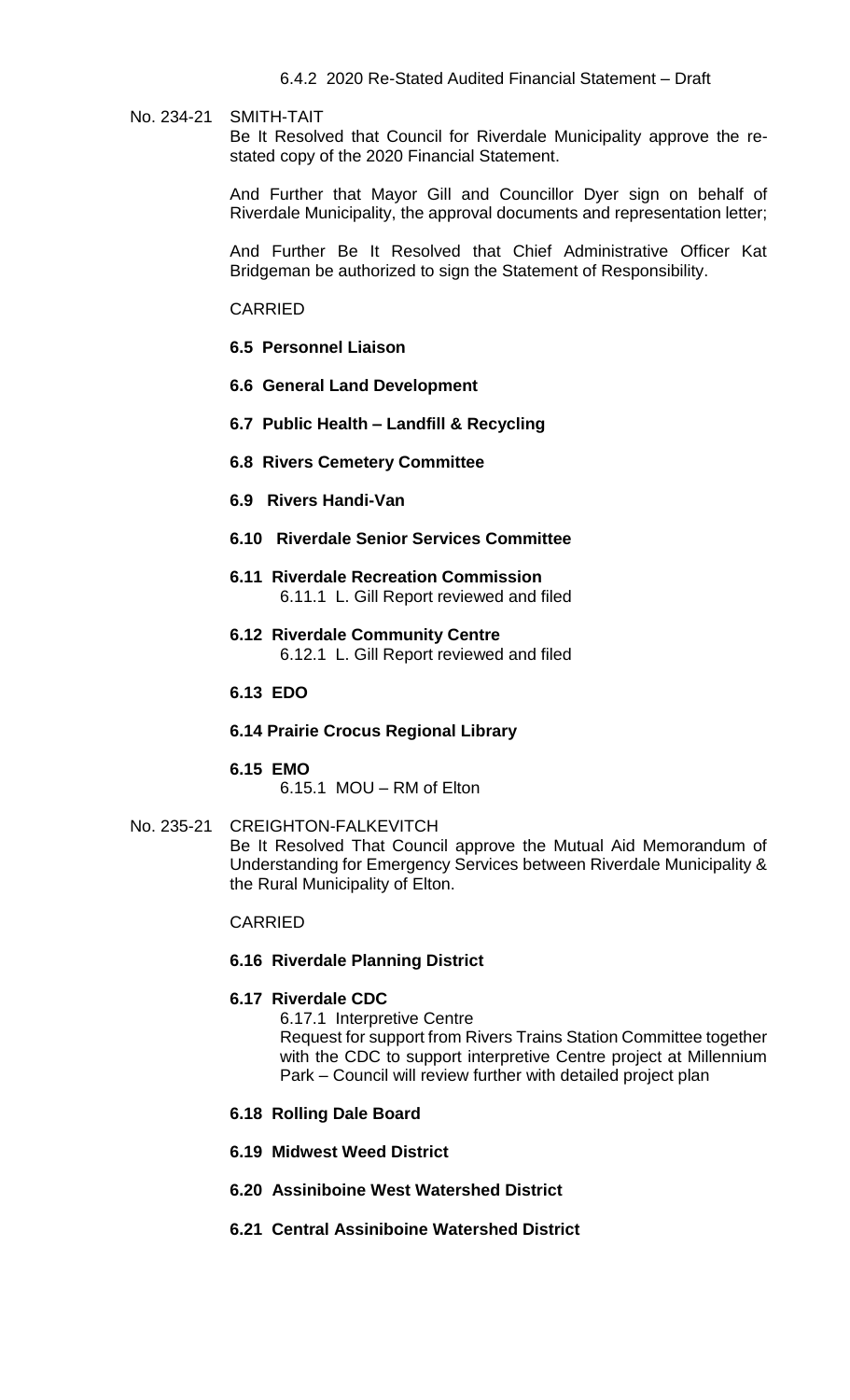# **7. UNFINISHED BUSINESS:**

## **7.1 MWM Environmental – Contract Extension**

No. 236-21 MCFADDEN-SMITH Be It Resolved That Council agree to a 1 year extension to "Contract Agreement between Riverdale Municipality and MWM Environmental for Recycling and Trash Services" from March 1, 2022 – February 28, 2023.

### CARRIED

### **8. NEW BUSINESS:**

#### **8.1 2021/2022 MI Snow Agreement**

No. 237-21 FALKEVITCH-CREIGHTON Be It Resolved That Council approve the 2021/22 Snow removal Agreement submitted by Manitoba Infrastructure at \$8427.00.

### CARRIED

### **8.2 Tax Sale Designation**

No. 238-21 TAIT-MCFADDEN

Whereas Section 365(2) of The Municipal Act provides that Council may in any year designate the immediately preceding year, or any earlier year, as the year for which properties, the taxes in respect of which are in arrears for the year, must be offered for sale by auction to recover the tax arrears and costs;

Be It Resolved That the Designated Year for which properties in arrears be offered for sale by auction be 2021 (meaning all properties with outstanding taxes from the year 2020 or prior); and

Be It Further Resolved That in accordance with s. 363 (1) of the Municipal Act, "costs" shall be the actual costs incurred by the municipality for each parcel listed for the tax sale [plus an administration fee of \$50.00 per roll as set forth in Manitoba Regulation 50/97].

### CARRIED

### **8.3 Holiday Hours**

No. 239-21 SMITH-CREIGHTON Be It Resolved that Council accept the following schedule as the Civic Office holiday hours for 2021:

> Friday, December 24, 2021 OPEN 8:30 – 12:00 Monday, December 27, 2021 CLOSED Tuesday, December 28, 2021 CLOSED<br>Wednesday, December 29, 2021 OPEN 8:30 - 4:30 Wednesday, December 29, 2021 Thursday, December 30, 2021 OPEN 8:30 – 4:30 Friday, December 31, 2021 OPEN 8:30 – 12:00 *(Closed to Public 12:01 – 4:30)* Monday, January 3, 2022 CLOSED

### CARRIED

# **8.4 Public Reserve Plan 1315 BLTO**

# No. 240-21 MCFADDEN-FALKEVITCH Be It Resolved That Council for Riverdale Municipality accept the transfer of public reserve Plan 1315 BLTO from Crown Lands;

Be It Further Resolved That the municipality agrees to bear all costs associated with the transfer.

### CARRIED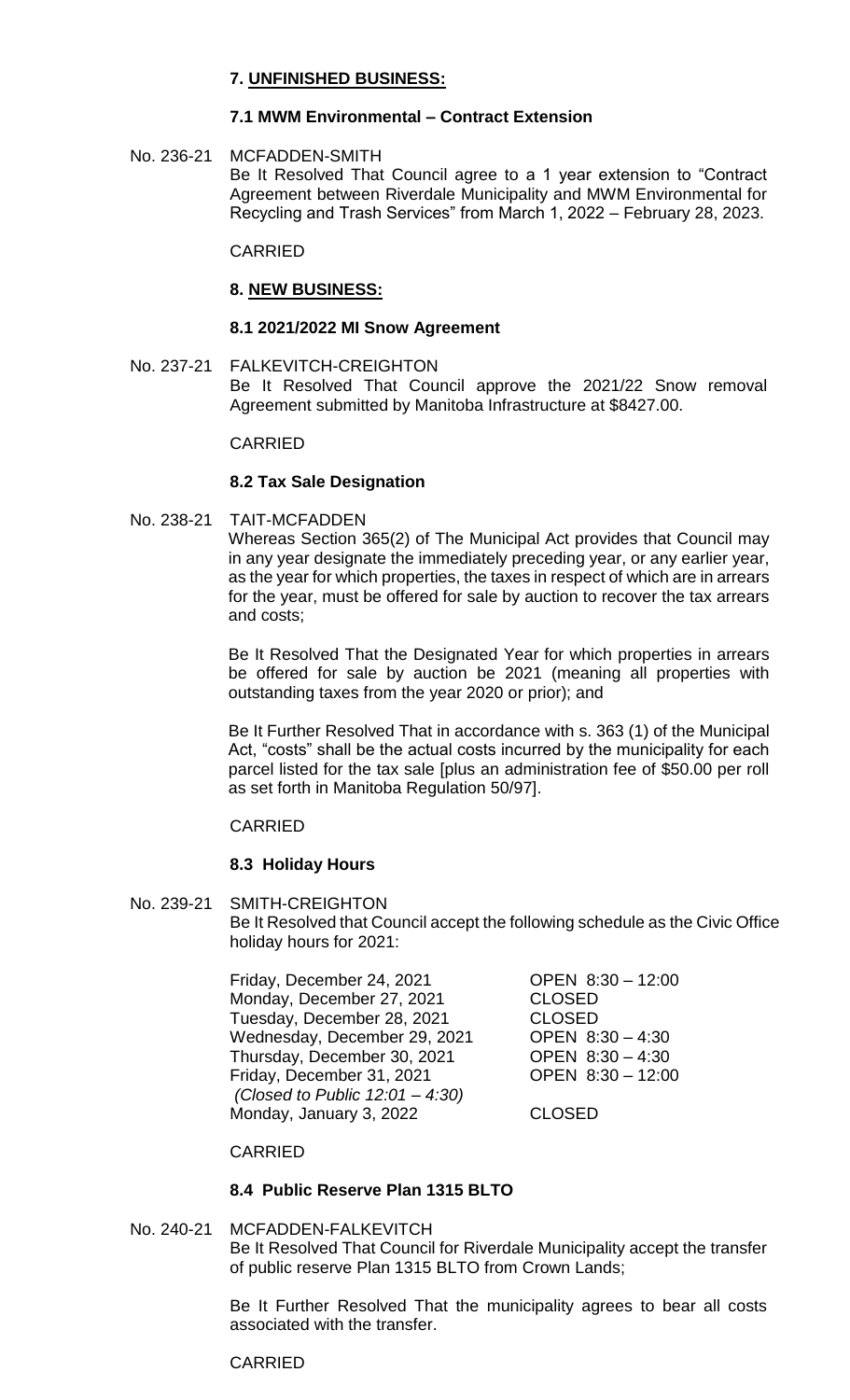# **9. CONSIDERATION OF BY-LAWS:**

## **9.1Organizational Bylaw 2021-07**

No. 241-21 TAIT-SMITH

Be It Resolved that By-Law No. 2021-07, being a By-Law of Riverdale Municipality to govern the organization of Riverdale Municipality and the Committees thereof be given 2<sup>nd</sup> reading.

CARRIED

# No. 242-21 CREIGHTON-MCFADDEN

Be It Resolved that By-Law No. 2021-07, being a By-Law of Riverdale Municipality to govern the organization of Riverdale Municipality and the Committees thereof be given  $3<sup>rd</sup>$  & final reading.

| Vote |
|------|
| For  |
| For  |
| For  |
| For  |
| For  |
| For  |
|      |

CARRIED

### **9.2 Procedural Bylaw 2021-08**

No. 243-21 DYER-SMITH Be It Resolved that By-Law No. 2021-08, being a By-Law of Riverdale Municipality to regulate the proceedings and conduct of the Council and Committees thereof be given 2<sup>nd</sup> reading.

### CARRIED

### No. 244-21 MCFADDEN-TAIT

Be It Resolved that By-Law No. 2021-08, being a By-Law of Riverdale Municipality to regulate the proceedings and conduct of the Council and Committees thereof be given  $3<sup>rd</sup>$  & final reading.

| Member Present               | Vote |
|------------------------------|------|
| <b>Councillor Falkevitch</b> | For  |
| <b>Councillor Smith</b>      | For  |
| Councillor Tait              | For  |
| <b>Councillor Creighton</b>  | For  |
| Councillor Dyer              | For  |
| <b>Councillor McFadden</b>   | For  |

#### CARRIED

### **10. COUNCILLOR'S REMARKS & SUGGESTIONS:**

Councillor Smith – ridges on approaches

Councillor Creighton – requirement for new buying source for police specific accessories

### **11. MAYOR'S REMARKS & SUGGESTIONS:**

# **12. CHIEF ADMINISTRATIVE OFFICER'S REPORT:**